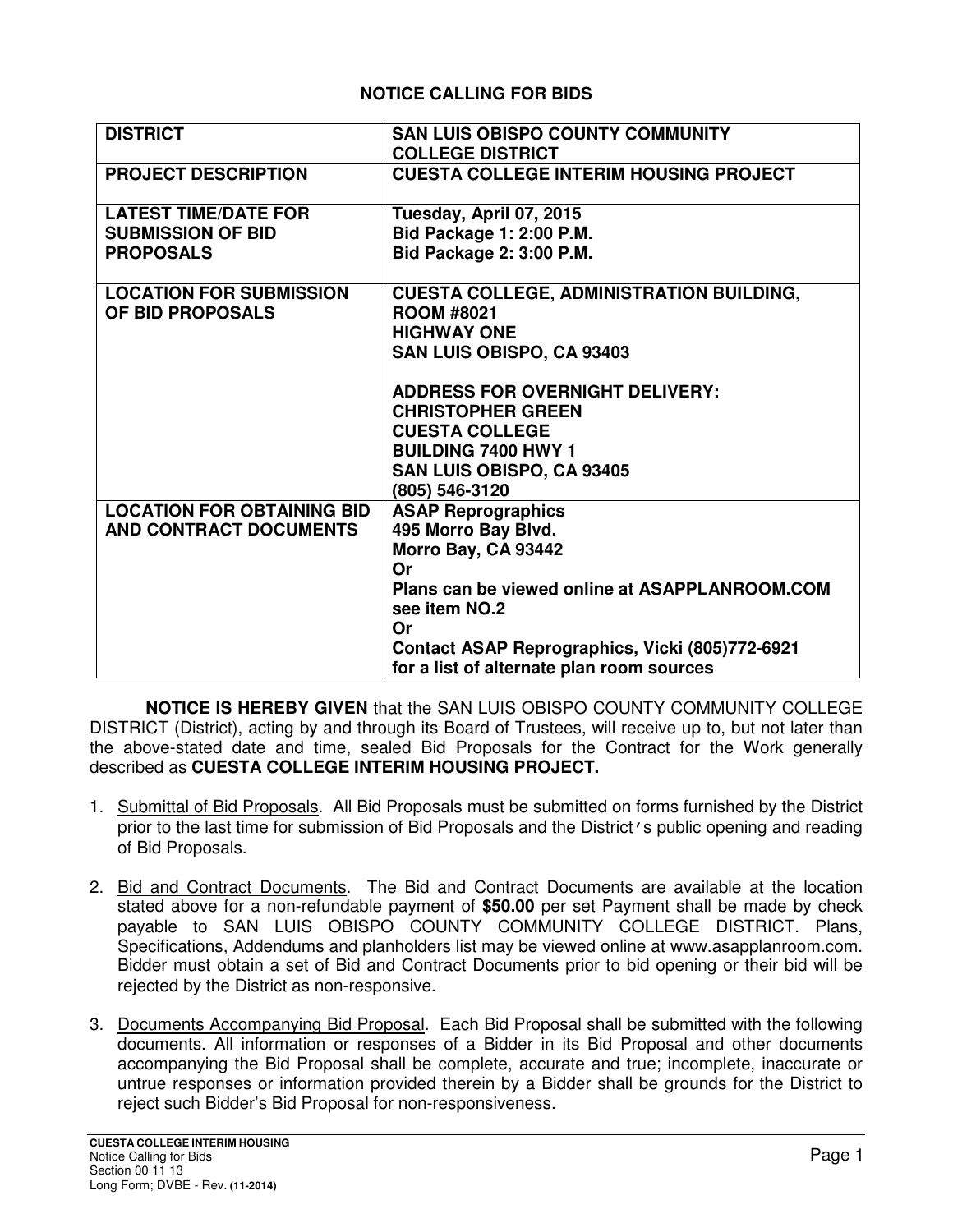| <b>Bid Security</b>            | Statement of Bidder's Qualifications |
|--------------------------------|--------------------------------------|
| <b>Subcontractors List</b>     | <b>DIR Registration Verification</b> |
| <b>Non-Collusion Affidavit</b> |                                      |

In addition to the foregoing, the Bidders submitting the three (3) lowest priced Bid Proposals shall submit DVBE Worksheets within the time established in the DVBE Program Policy.

- 4. Prevailing Wage Rates. Pursuant to California Labor Code §1773, the Director of the Department of Industrial Relations of the State of California has determined the generally prevailing rates of wages in the locality in which the Work is to be performed. Copies of these determinations, entitled "PREVAILING WAGE SCALE" are available for review on the internet at http://www.dir.ca.gov/dlsr/statistics\_research.html\_The Contractor awarded the Contract for the Work shall post a copy of all applicable prevailing wage rates for the Work at conspicuous locations at the Site of the Work. The Contractor and all Subcontractors performing any portion of the Work shall pay not less than the applicable prevailing wage rate for the classification of labor provide by their respective workers in prosecution and execution of the Work. During the Work and pursuant to Labor Code  $\S1771.4(a)(4)$ , the Department of Industrial Relations shall monitor compliance with prevailing wage rate requirements and enforce the Contractor's prevailing wage rate obligations.
- 5. Contractors' License Classification. Bidders must possess the following classification(s) of California Contractors License at the time that the Bid Proposal is submitted and at time the Contract for the Work is awarded: Bid Package 1: A - General Engineering & Bid Package 2: C-10 Electrical The Bid Proposal of a Bidder who does not possess a valid and in good standing Contractors' License in the classification(s) set forth above will be rejected for nonresponsiveness. Any Bidder not duly and properly licensed is subject to all penalties imposed by law. No payment shall be made for the Work unless and until the Registrar of Contractors verifies to the District that the Bidder awarded the Contract is properly and duly licensed for the Work.
- 6. Bidder and Subcontractors DIR Registered Contractor Status. Each Bidder must be a DIR Registered Contractor when submitting a Bid Proposal. The Bid Proposal of a Bidder who is not a DIR Registered Contractor when the Bid Proposal is submitted will be rejected for nonresponsiveness. All Subcontractors identified in a Bidder's Subcontractors' List must be DIR Registered contractors at the time the Bid Proposal is submitted. The foregoing notwithstanding, a Bid Proposal is not subject to rejection for non-responsiveness for listing Subcontractor the Subcontractors List who is/are not DIR Registered contractors if such Subcontractor(s) complete DIR Registration pursuant to Labor Code §1771.1(c)(1) or (2). Further, a Bid Proposal is not subject to rejection if the Bidder submitting the Bid Proposal listed any Subcontractor(s) who is/are not DIR Registered contractors and such Subcontractor(s) do not become DIR Registered pursuant to Labor Code §1771.1(c)(1) or (2), but the Bidder, if awarded the Contract, must request consent of the District to substitute a DIR Registered Subcontractor for the non-DIR Registered Subcontractor pursuant to Labor Code §1771.1(c)(3), without adjustment of the Contract Price or the Contract Time.
- 7. Contract Time. Substantial Completion of the Work shall be achieved within the time set forth in Contract Documents after the date for commencement of the Work established in the Notice to Proceed issued by the District. Failure to achieve Substantial Completion within the Contract Time will result in the assessment of Liquidated Damages as set forth in the Contract.
- 8. Disabled Veteran Business Enterprises ("DVBE") Participation Goal. Pursuant to Military & Veterans Code §999.2, the District has established a Good Faith Participation Goal for DVBEs of three percent (3%) of the value of the Work. The District's DVBE Participation Goal Policy ("DVBE